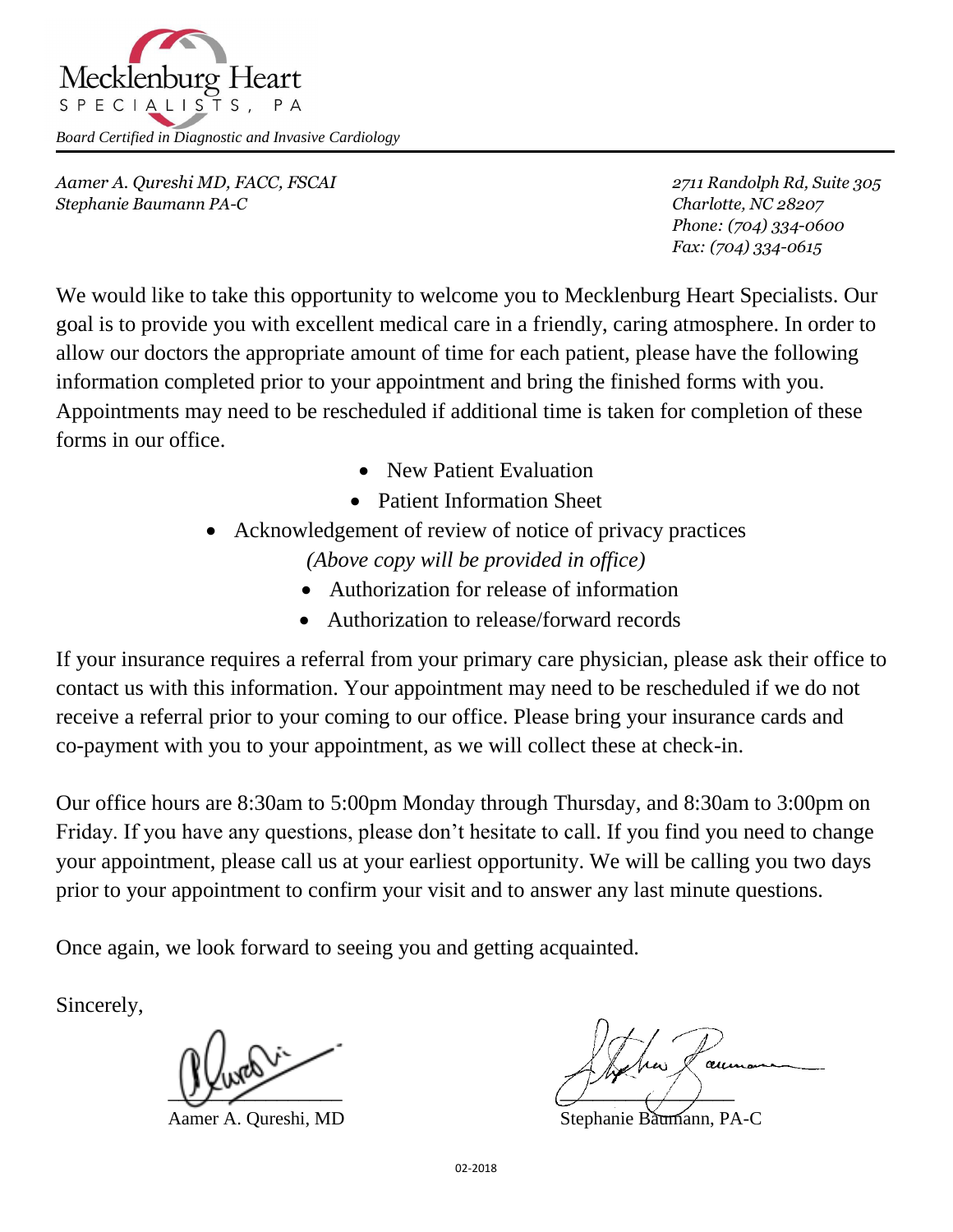

*Phone: (704) 334-0600 Fax: (704) 334-0615*

Directions to our office in the Eastover Building:

You may access our office either from Randolph Rd., directly across from The Mint Museum, or from  $7<sup>th</sup>$  Street, across from the old fire tower.

From Wendover Rd. intersection From Hawthorne Lane intersection Cross over bridge Turn left into Eastover Medical Park Turn right into Eastover Medical Park Go straight over 2 speed bumps Go straight over 2 speed bumps Suite 305 will be on your left (at the front) Suite 305 will be on your left (at the front)

# **Monroe Rd. – East 7th Street toward uptown 7**

Go straight over 3 speed bumps Go straight over 3 speed bumps Go across the connector bridge Go across the connector bridge Suite 305 is in the front Suite 305 is in the front

# **Randolph Rd – toward uptown E. 4th St. / Randolph Rd. – from uptown**

Go down Randolph Rd. 1.1 miles  $\qquad \qquad$  Go down East  $4^{th}$  / Randolph Rd. for 1.1 miles

# **th St. from uptown**

From Wendover Rd. intersection From Hawthorne Lane intersection Go up Monroe Rd./E  $7^{th}$  St. 1.1 miles Go down East  $7^{th}$  St. for about 1.1 miles Turn left into Eastover Medical Park Turn right into Eastover Medical Park



02-2018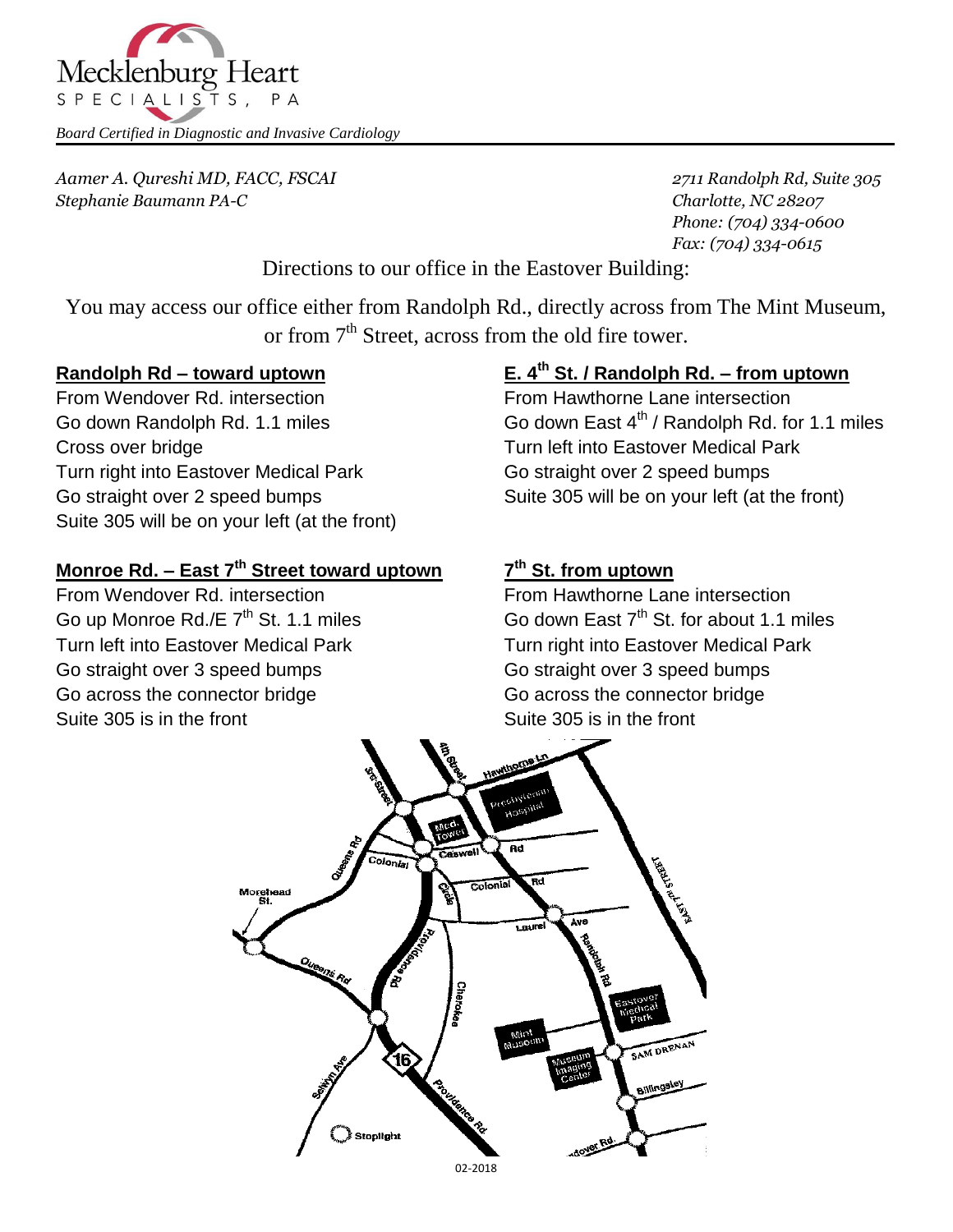

## **New Patient Evaluation**

| $-$                    |                                 |                       |
|------------------------|---------------------------------|-----------------------|
|                        |                                 |                       |
|                        |                                 |                       |
|                        |                                 |                       |
|                        |                                 |                       |
| <b>Marital Status:</b> |                                 | Sex:                  |
|                        |                                 |                       |
|                        |                                 |                       |
|                        |                                 | M                     |
|                        |                                 |                       |
|                        | Date of Birth:<br>W D<br>M<br>S | Today's Date:<br>Age: |

**Medication Allergies:** 

Current Medications:

| <b>Family History</b>                                                                                |                       |                                       |                            |                                                                        |                                   |                                     |                             |                         |
|------------------------------------------------------------------------------------------------------|-----------------------|---------------------------------------|----------------------------|------------------------------------------------------------------------|-----------------------------------|-------------------------------------|-----------------------------|-------------------------|
| Mother:                                                                                              |                       | Alive                                 | Age                        |                                                                        | Health Problems/                  |                                     |                             |                         |
|                                                                                                      |                       | Deceased                              |                            |                                                                        | Cause of Death                    |                                     |                             |                         |
| Father:                                                                                              |                       | Alive                                 | Age                        |                                                                        | Health Problems/                  |                                     |                             |                         |
|                                                                                                      |                       | Deceased                              |                            |                                                                        | Cause of Death                    |                                     |                             |                         |
| <b>Brothers:</b>                                                                                     |                       | # Living:                             |                            |                                                                        | <b>Health Problems</b>            |                                     |                             |                         |
|                                                                                                      |                       |                                       |                            |                                                                        |                                   |                                     |                             |                         |
|                                                                                                      |                       | # Deceased:                           |                            |                                                                        | Cause of Death                    |                                     |                             |                         |
|                                                                                                      |                       |                                       |                            |                                                                        |                                   |                                     |                             |                         |
| Sisters:                                                                                             |                       | # Living:                             |                            |                                                                        | <b>Health Problems</b>            |                                     |                             |                         |
|                                                                                                      |                       |                                       |                            |                                                                        | Cause of Death                    |                                     |                             |                         |
|                                                                                                      |                       | # Deceased:                           |                            |                                                                        |                                   |                                     |                             |                         |
| Does anyone in your extended family have: <b>DHeart Disease</b>                                      |                       |                                       |                            |                                                                        | □High Blood Pressure              |                                     | $\square$ Diabetes          | □Stroke                 |
| Do you have any children?                                                                            |                       | Y / N                                 |                            |                                                                        |                                   |                                     |                             |                         |
| # Living                                                                                             |                       | List any serious illnesses they have: |                            |                                                                        |                                   |                                     |                             |                         |
|                                                                                                      |                       |                                       |                            |                                                                        |                                   |                                     |                             |                         |
| # Deceased                                                                                           | Causes:               |                                       |                            |                                                                        |                                   |                                     |                             |                         |
|                                                                                                      |                       |                                       |                            |                                                                        |                                   |                                     |                             |                         |
| Personal History:                                                                                    |                       |                                       |                            |                                                                        |                                   |                                     |                             |                         |
| Hospitalizations: (surgery/illnesses/procedures)                                                     |                       |                                       |                            |                                                                        |                                   |                                     |                             |                         |
| Year                                                                                                 |                       |                                       | Reason                     |                                                                        |                                   | Hospital                            |                             |                         |
|                                                                                                      |                       |                                       |                            |                                                                        |                                   |                                     |                             |                         |
|                                                                                                      |                       |                                       |                            |                                                                        |                                   |                                     |                             |                         |
|                                                                                                      |                       |                                       |                            |                                                                        |                                   |                                     |                             |                         |
| Have you ever had any of the following?: (Check all that apply)                                      |                       |                                       |                            |                                                                        |                                   |                                     |                             |                         |
| <b>Heart Disease</b><br>$\circ$                                                                      |                       | $\circ$                               | <b>Irregular Heartbeat</b> |                                                                        | Pneumonia<br>$\circ$              |                                     |                             |                         |
| High Blood<br>$\circ$                                                                                |                       | <b>Diabetes</b><br>$\Omega$           |                            |                                                                        | Stomach Ulcer<br>$\circ$          |                                     | <b>Phlebitis</b><br>$\circ$ |                         |
| Pressure                                                                                             |                       | <b>Stroke</b><br>$\Omega$             |                            |                                                                        | Cancer<br>$\circ$                 |                                     | $\circ$                     | <b>Thyroid Problems</b> |
| <b>Heart Murmur</b><br>Shortness of<br>$\circ$<br>$\circ$<br><b>Rheumatic Fever</b><br><b>Breath</b> |                       |                                       |                            | <b>Seizures</b><br>$\circ$                                             |                                   | Swelling of<br>$\circ$<br>Feet/Legs |                             |                         |
| $\circ$<br><b>Enlarged Heart</b>                                                                     |                       |                                       | <b>Chest Pain</b>          |                                                                        | <b>Fainting Spells</b><br>$\circ$ |                                     |                             |                         |
| $\circ$<br><b>Heart Attack</b><br>$\circ$                                                            |                       | $\circ$<br>$\circ$                    | Indigestion                |                                                                        | Pleurisy<br>$\circ$               |                                     | Leg Pain<br>$\circ$         |                         |
| Personal Habits:                                                                                     |                       |                                       |                            |                                                                        |                                   |                                     |                             |                         |
|                                                                                                      |                       |                                       | Y / N                      | How much?                                                              |                                   |                                     |                             |                         |
| Do you exercise regularly?<br>Do you smoke?                                                          |                       | $\overline{\mathsf{Y}}$               | $\overline{\mathsf{N}}$    |                                                                        | How many packs per day?           |                                     |                             |                         |
| Did you ever smoke?                                                                                  | Υ                     |                                       |                            |                                                                        |                                   |                                     |                             |                         |
|                                                                                                      | Do you drink alcohol? |                                       |                            | How many years and when did you quit?<br>N<br>How many drinks per day? |                                   |                                     |                             |                         |
| Do you use illegal drugs?                                                                            |                       | Y<br>Y                                | N<br>$\mathsf{N}$          | What kind?                                                             |                                   |                                     |                             |                         |
|                                                                                                      |                       |                                       |                            |                                                                        |                                   |                                     |                             |                         |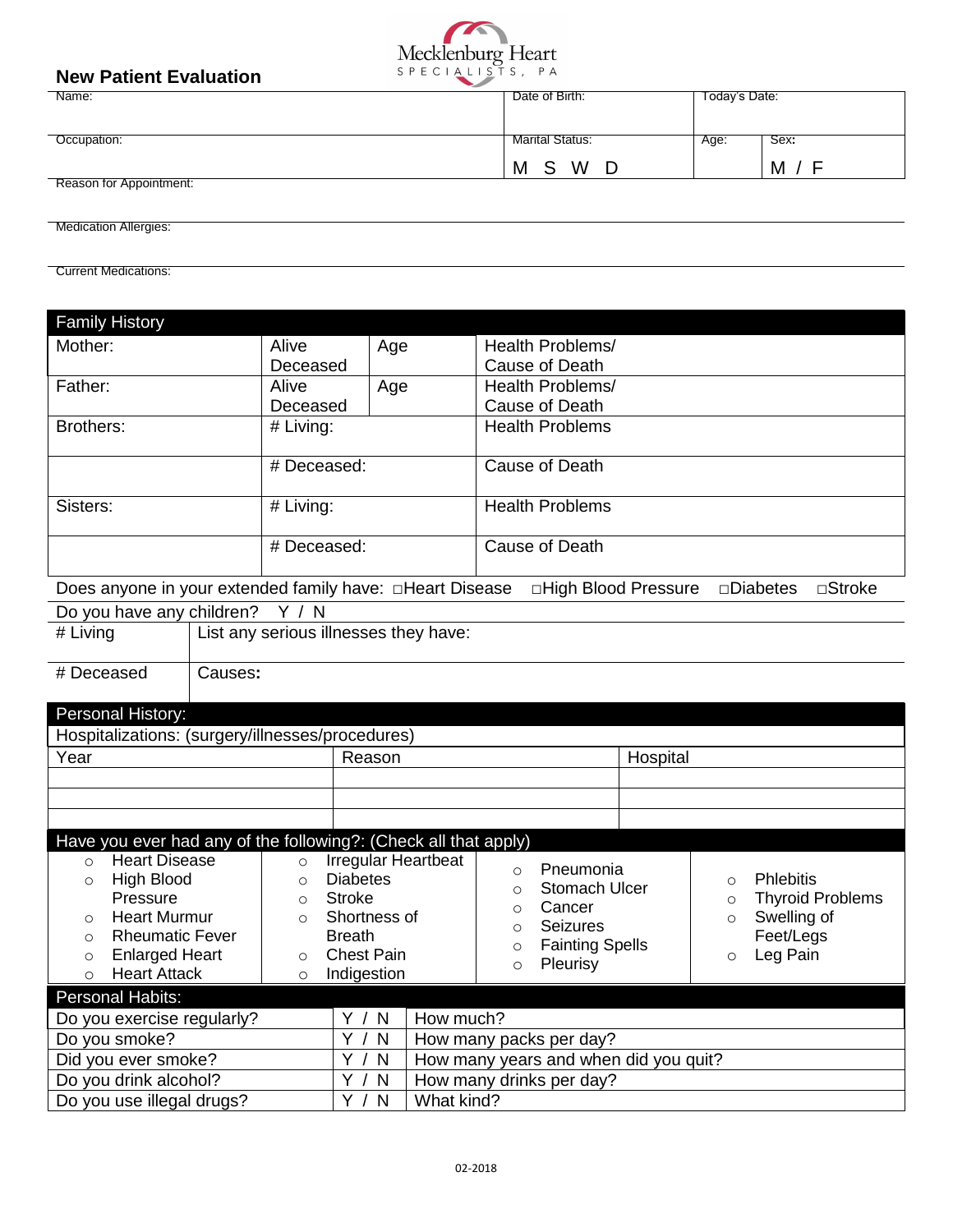

| <b>PATIENT INFORMATION</b>                     |     | CHART#                         |                       |            |  |         |  |
|------------------------------------------------|-----|--------------------------------|-----------------------|------------|--|---------|--|
| NAME(LAST)                                     |     | <b>FIRST</b>                   | MI                    |            |  |         |  |
| <b>ADDRESS</b>                                 |     | <b>CITY</b>                    | <b>STATE</b>          | <b>ZIP</b> |  |         |  |
| <b>BIRTHDATE</b>                               | SS# | <b>SEX</b>                     | <b>MARITAL STATUS</b> |            |  |         |  |
|                                                |     | / F<br>М                       |                       |            |  | M S W D |  |
| <b>HOME PHONE</b>                              |     | <b>WORK/CELL PHONE</b>         |                       |            |  |         |  |
| PRIMARY CARE PHYSICIAN                         |     | <b>REFERRING PHYSICIAN</b>     |                       |            |  |         |  |
| <b>EMPLOYER</b>                                |     | <b>SPOUSE'S NAME</b>           |                       |            |  |         |  |
| <b>EMERGENCY CONTACT</b> (not living with you) |     |                                |                       |            |  |         |  |
| <b>NAME</b>                                    |     | <b>RELATIONSHIP TO PATIENT</b> |                       |            |  |         |  |
| <b>HOME PHONE</b>                              |     | <b>WORK/CELL PHONE</b>         |                       |            |  |         |  |

TO OUR PATIENTS: This form gives us your consent for treatment and permission to send copies of your medical records to your referring physician and to the insurance companies processing your claims. Any other outside agency requesting your records much submit a specific authorization signed by you, with each and every request.

CONSENT FOR ROUTINE TREATMENT: I hereby consent to the rendering of medical care, which may include routine diagnostic procedures and such medical treatment as my physician(s) or Mecklenburg Heart Specialists considers being necessary. I understand that it is the policy of Mecklenburg Heart Specialists (except in emergency situations) that no substantial tests or procedures are performed upon me unless and until I have an opportunity to discuss them with my physician(s) to my satisfaction. I understand that I have the right to consent or refuse consent to any proposed test, procedure or therapeutic course.

INSURANCE/MEDICARE: I authorize any holder of medical or other information about me to release to insurance carriers the Social Security Administration and Health Care Financing Administration (or its intermediaries or carrier) any information needed for this or a related insurance and/or Medicare claim. I hereby assign to the physicians all payments for hospital/medical/surgical services rendered to myself or my dependents. I understand that I am responsible for any amount not paid by insurance. I understand that Mecklenburg Heart Specialists accepts assignment for Medicare claims and all regulations pertaining to Medicare assignment and benefits apply.

RELEASE OF MEDICAL RECORDS: I hereby authorize Mecklenburg Heart Specialists to release copies of any and all information in my medical records including information (if present) concerning a chemical dependency problem and treatment (drugs and alcohol), psychological or psychiatric diagnoses and treatment, sickle cell anemia and/or HIV tests, results and treatment (AIDS). I understand that this release will remain valid until revoked in writing by me. I release Mecklenburg Heart Specialists, its employees and all others caring for me at Mecklenburg Heart Specialists from any liability connected with the use of these records or the information in them by anyone outside of Mecklenburg Heart Specialists.

I have read (or had read to me) all of the above and understand all parts of this authorization.

 $\_$  ,  $\_$  ,  $\_$  ,  $\_$  ,  $\_$  ,  $\_$  ,  $\_$  ,  $\_$  ,  $\_$  ,  $\_$  ,  $\_$  ,  $\_$  ,  $\_$  ,  $\_$  ,  $\_$  ,  $\_$  ,  $\_$  ,  $\_$  ,  $\_$  ,  $\_$  ,  $\_$  ,  $\_$  ,  $\_$  ,  $\_$  ,  $\_$  ,  $\_$  ,  $\_$  ,  $\_$  ,  $\_$  ,  $\_$  ,  $\_$  ,  $\_$  ,  $\_$  ,  $\_$  ,  $\_$  ,  $\_$  ,  $\_$  ,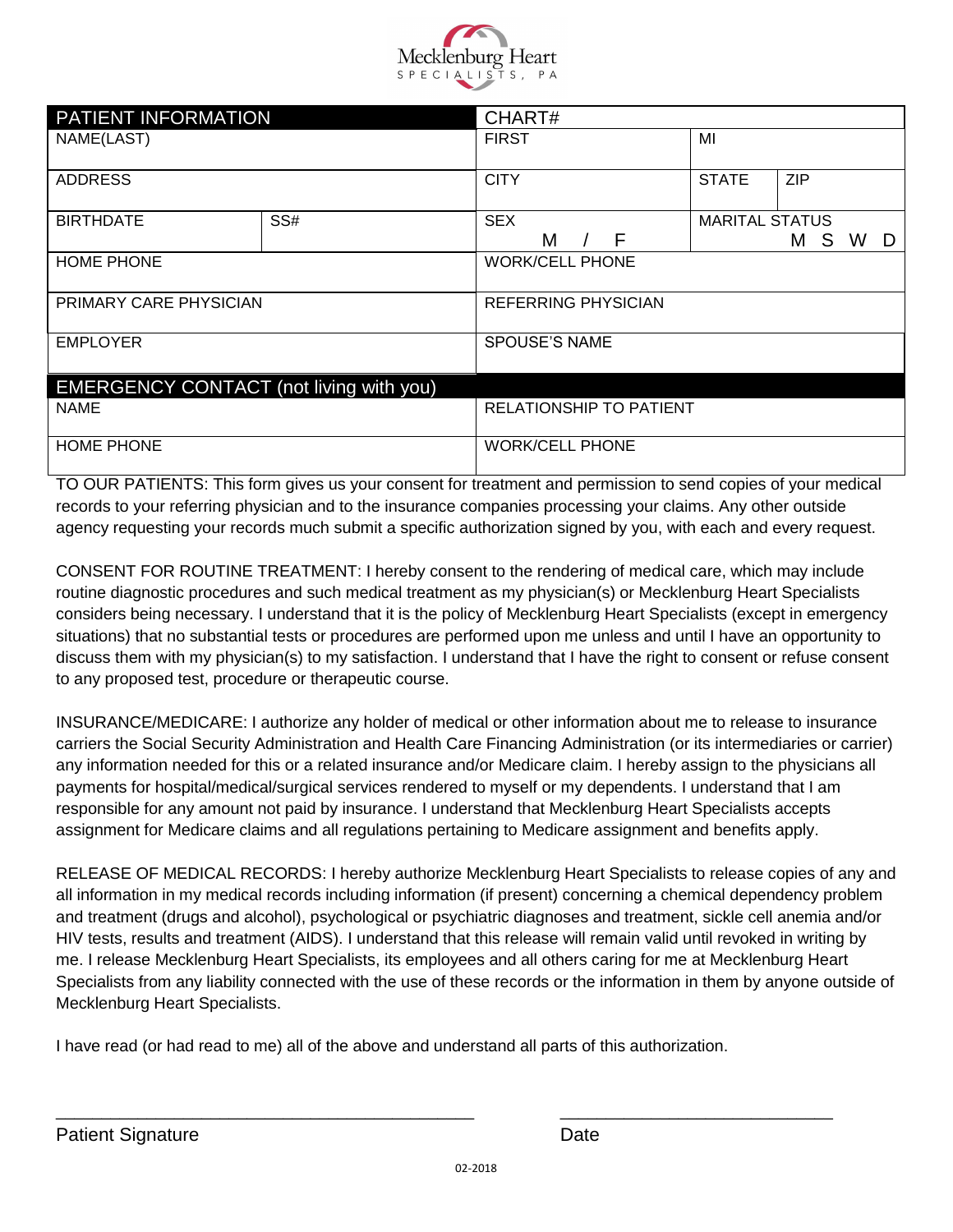

*Phone: (704) 334-0600 Fax: (704) 334-0615*

٦

\_\_\_\_\_\_\_\_\_\_\_\_\_\_\_\_\_\_\_\_\_\_\_\_\_\_\_\_\_\_\_\_\_\_\_\_\_\_\_\_\_\_\_\_\_\_\_\_\_ Date: \_\_\_\_\_\_\_\_\_\_\_\_\_\_\_\_\_\_\_\_

### **Authorization for Release of Information**

|                                                                                                                    | Name of Patient:<br>Name of Patient:                                                                                 |  |  |  |
|--------------------------------------------------------------------------------------------------------------------|----------------------------------------------------------------------------------------------------------------------|--|--|--|
| MECKLENBURG HEART SPECIALISTS is authorized to release protected health information about the                      |                                                                                                                      |  |  |  |
| above named in the following manner and to the identified persons listed below.                                    |                                                                                                                      |  |  |  |
| List each person/entity to receive information and verify the type of information to be released.                  |                                                                                                                      |  |  |  |
| You may leave a message on the following numbers:                                                                  | May we leave results of your tests on your                                                                           |  |  |  |
| Phone Number(s): $\frac{1}{2}$                                                                                     | <i>voicemail?</i> $\Box$ Yes $\Box$ No                                                                               |  |  |  |
|                                                                                                                    | May we leave appointment reminders on your                                                                           |  |  |  |
|                                                                                                                    | <i>voicemail?</i> $\Box$ Yes $\Box$ No                                                                               |  |  |  |
| You may speak with the following person about my<br>financial and medical needs:                                   | You may speak with the following person about my<br>financial and medical needs:                                     |  |  |  |
|                                                                                                                    |                                                                                                                      |  |  |  |
|                                                                                                                    |                                                                                                                      |  |  |  |
|                                                                                                                    | Phone Number:                                                                                                        |  |  |  |
| Email Communication – Provide Email Address:                                                                       | $\Box$ Financial<br>$\Box$ Appointment Reminders                                                                     |  |  |  |
|                                                                                                                    | Medical<br><b>Breach Notification</b><br>$\perp$<br>$\Box$                                                           |  |  |  |
| it could be accessed inappropriately. I still elect to receive email communication.                                | $\Box$ For email communication: I understand that if information is not sent in an encrypted manner, there is a risk |  |  |  |
| <b>Patient Rights:</b>                                                                                             |                                                                                                                      |  |  |  |
| I have the right to revoke this authorization at any time.<br>$\bullet$                                            |                                                                                                                      |  |  |  |
| I may inspect or copy the protected health information to be disclosed as described in this document.<br>$\bullet$ |                                                                                                                      |  |  |  |
| going forward.                                                                                                     | Revocation is not effective in cases where the information has already been disclosed but will be effective          |  |  |  |
| $\bullet$<br>and may no longer be protected by federal or state law                                                | Information used or disclosed as a result of this authorization may be subject to redisclosure by the recipient      |  |  |  |
|                                                                                                                    | I have the right to refuse to sign this authorization and that my treatment will not be conditioned on signing.      |  |  |  |
| This authorization will be in effect until revoked by the patient.                                                 |                                                                                                                      |  |  |  |

## **Signature of Patient or Personal Representative**

Description of Personal Representative's Authority (Attach necessary documentation)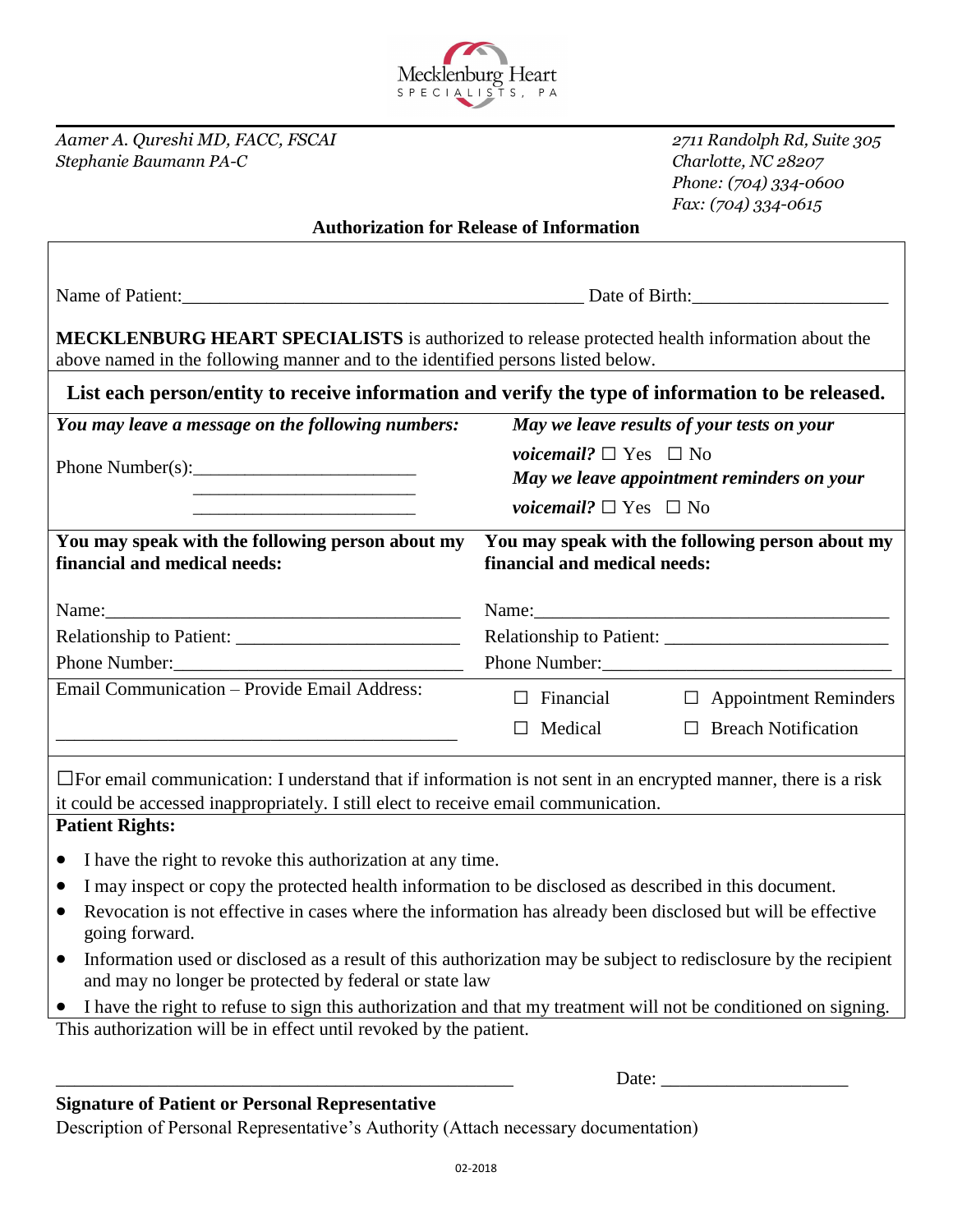

*Phone: (704) 334-0600 Fax: (704) 334-0615*

#### **Authorization to Release Health Information**

| <b>Patient Information:</b>                                                             |                                                                                                                                                                                                                       |                        |  |  |
|-----------------------------------------------------------------------------------------|-----------------------------------------------------------------------------------------------------------------------------------------------------------------------------------------------------------------------|------------------------|--|--|
|                                                                                         |                                                                                                                                                                                                                       | Date of Birth:         |  |  |
|                                                                                         |                                                                                                                                                                                                                       |                        |  |  |
|                                                                                         |                                                                                                                                                                                                                       |                        |  |  |
|                                                                                         | I authorize the practice below to forward/release my health information:                                                                                                                                              |                        |  |  |
|                                                                                         |                                                                                                                                                                                                                       |                        |  |  |
| $\bullet$                                                                               |                                                                                                                                                                                                                       |                        |  |  |
| <b>Entire record</b><br>$\Box$<br>$\Box$ Financial records<br>$\Box$ Office visit notes | $\Box$ Marketing* *Financial compensation is $\Box$ Diagnostic studies (list):<br>received for this communication<br>$\Box$ Psychotherapy notes – if this box is checked<br>only psychotherapy notes may be released. | $\Box$ Other as listed |  |  |

#### **Please release my health information TO:**

Mecklenburg Heart Specialists 2711 Randolph Rd. Suite 305 Charlotte, NC 28207 Phone: (704) 334-0600 Fax: (704) 334-0615

#### **I authorize Mecklenburg Heart Specialists to forward/release my records to the following doctors:**

(Please list any specialists, etc. that you would like to have your records forwarded to on the line below)

#### **This authorization shall be in effect until the information has been forwarded as requested or until the course of treatment is complete.**

\_\_\_\_\_\_\_\_\_\_\_\_\_\_\_\_\_\_\_\_\_\_\_\_\_\_\_\_\_\_\_\_\_\_\_\_\_\_\_\_\_\_\_\_\_\_\_\_\_\_\_\_\_\_\_\_\_\_\_\_\_\_\_\_\_\_\_\_\_\_\_\_\_\_\_\_\_\_\_\_\_\_\_\_\_\_\_\_\_\_

#### **Patient Rights:**

- I have the right to revoke this authorization at any time.
- I may inspect or copy the protected health information to be disclosed as described in this document.
- Revocation is not effective in cases where the information has already been disclosed but will be effective going forward.
- Information used or disclosed as a result of this authorization may be subject to redisclosure by the recipient and may no longer be protected by federal or state law.
- I may refuse to sign this authorization and that my treatment will not be conditioned on signing*.*
- I understand released information may include a communicable disease diagnosis such as HIV.

### **Signature of Patient or Personal Representative**

Date:

Description of Personal Representative's Authority (Attach necessary documentation)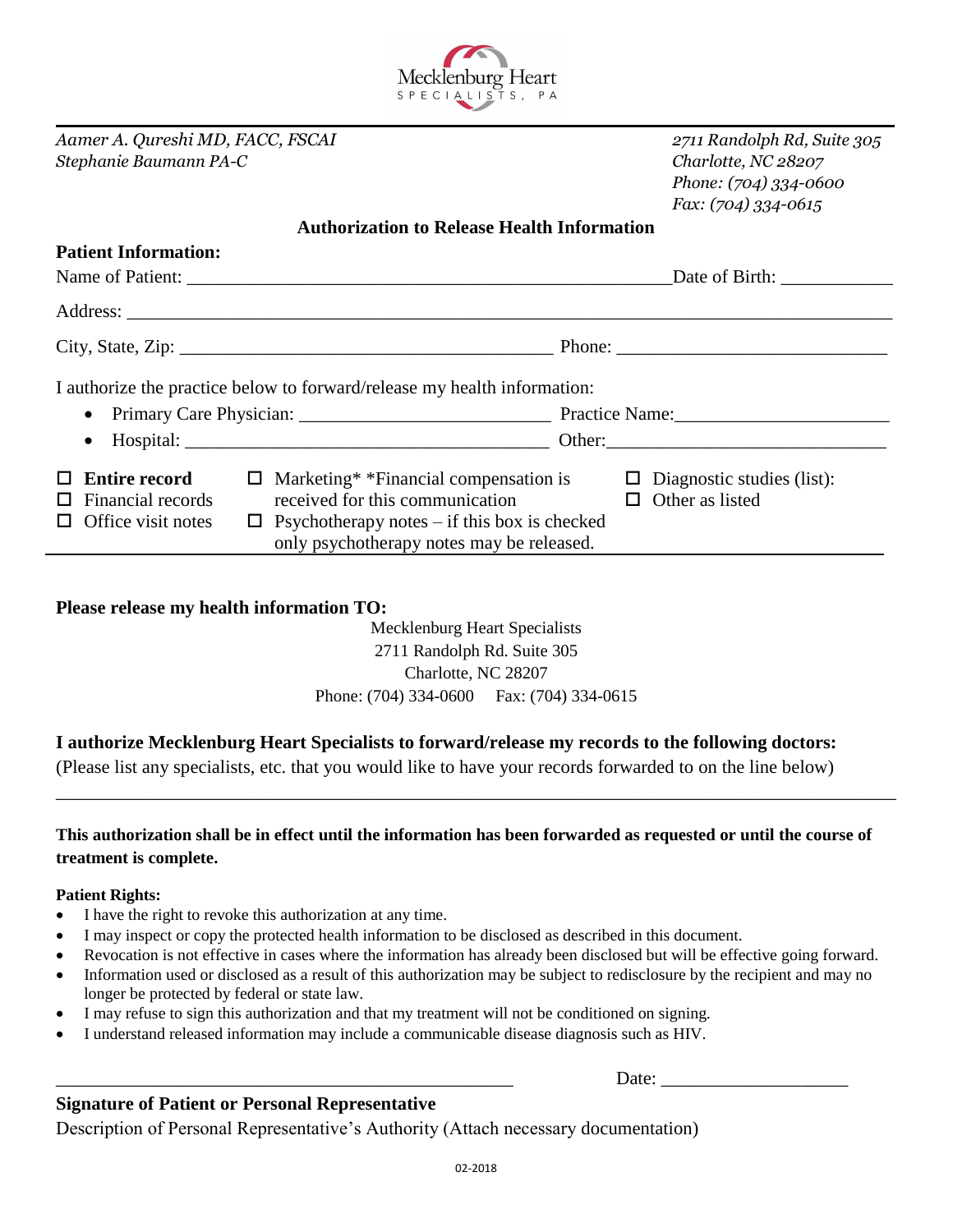

## **FINANCIAL POLICY**

Thank you for choosing Mecklenburg Heart Specialists (MHS) as your healthcare provider. We are committed to providing the highest quality of medical care available in a cost effective manner. Our goal is to provide and maintain a good physician-patient relationship. Informing you of our office policy and your potential payment responsibilities allows for a good flow of communication and enables us to achieve our goal. Please read this carefully and if you have any questions, please do not hesitate to ask a member of our staff.

### **Insurance**

MHS participates with most major insurance companies. Your insurance identification card is required at the time of each visit. If you are a new patient and arrive without your card, you will be responsible for all charges until the billing office received complete, current and accurate insurance information. Most plans require we file your claim within 90 days from the date of service. If we have not received your information within that time, you will remain responsible for all charges incurred up to the date you provide us with your insurance information and we receive payment from the insurance plan. Any balance you owe should be paid within thirty (30) days.

Verification of coverage/benefits will be attempted at or prior to your appointment. However, if we are unable to verify coverage, you will be asked to sign a waiver accepting full responsibility for your account if insurance fails to pay. Insurance verification is not a guarantee of coverage or payment. Insurance carriers have the final say regarding all coverage decisions. Patients will be responsible for any part of a service not paid by the insurance company in accordance with our contracts with them. This includes all deductibles, coinsurances and any services deemed as not eligible for payment due to policy guidelines and exclusions contained in their plans.

# **Co-payments/Deductibles/Co-Insurance**

Please have your co-payment/co-insurance/deductible at the time of your appointment. These amounts are determined by your insurance company depending on your plan. All co-payments, plan deductibles that have not been met, and co-insurance amounts will be collected during the check in/out process.

Please remember, it is your responsibility to keep us informed of any changes in your health care coverage, address and telephone contact numbers.

Co-payments, co-insurance and deductibles are due on the day of services rendered.

If your insurance carrier determines a service to be "non-covered", you will be responsible for the complete charge(s).

## **Non-Insured Patients**

Non-insured patients will be required to pay for office visits and testing/procedures prior to being seen. There may be additional charge(s) depending upon the procedure(s) performed. Payment for additional services is due prior to leaving the office. All charges incurred at MHS are expected to be paid in full at the time of service, unless *prior* arrangements have been made with our business office.

If special circumstances make immediate payment impossible, payment arrangements must be approved in advance by our business office staff.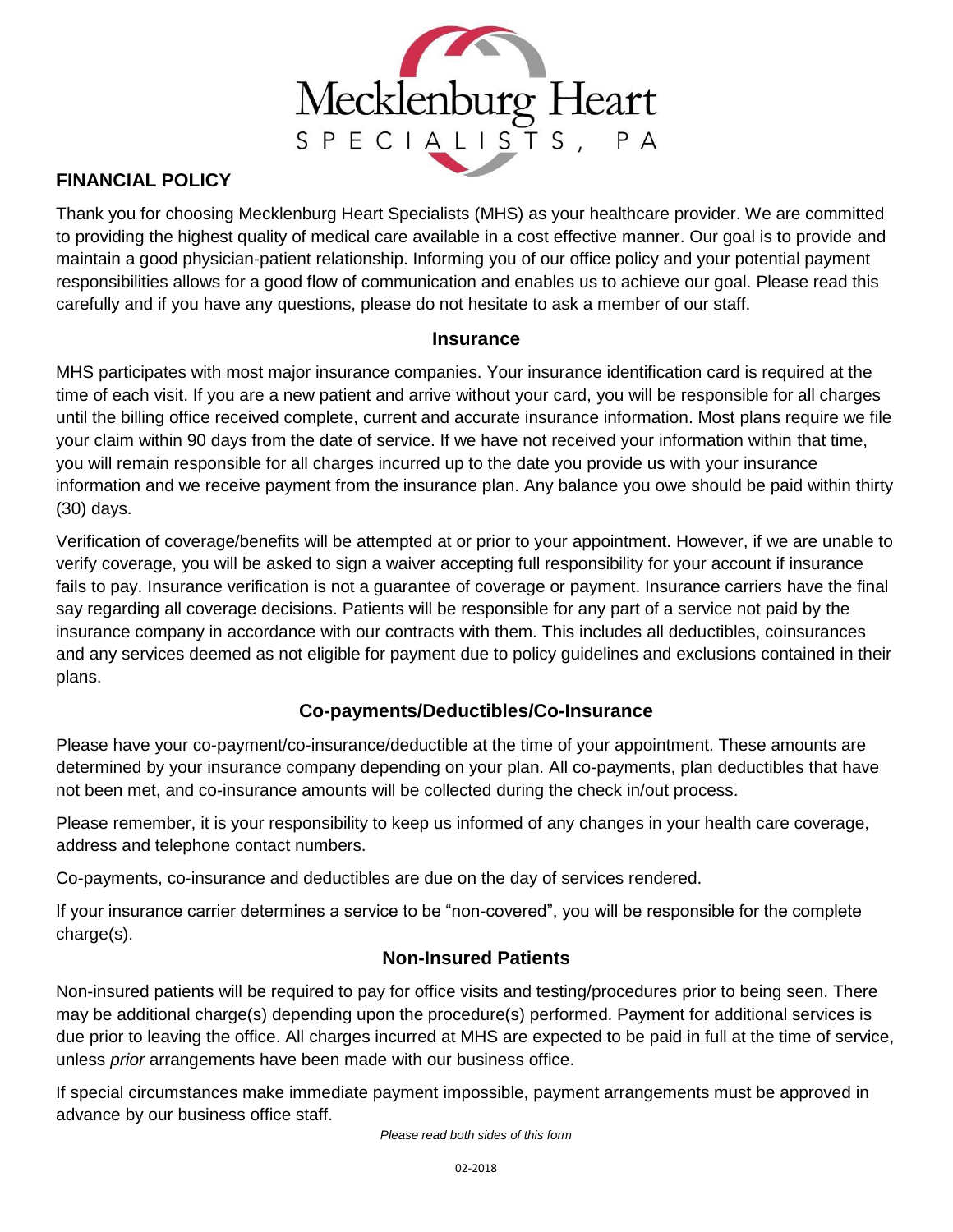

## **FINANCIAL POLICY**

*continued*

## **Appointment Cancellation / Missed Appointments**

We request that you please give our office 24 hour notice in the event that you need to cancel or reschedule your appointment. If a patient misses an appointment and does not contact us at least 24 hours prior to the appointment, we consider this to be a missed appointment ("No Show, No Call") and the following fees will be assessed:

New Patient Visit \$150.00 Myoview (stress test) \$150.00 Echocardiogram/Ultrasound \$50.00 Follow Up Visit \$50.00

As a courtesy to our patients, we will attempt to contact you 2 (two) business days before your scheduled appointment. However, it is ultimately your responsibility to keep track of your appointments. If you do not receive your message or we have incorrect information, this policy will still apply. If you miss 3 appointments you may be dismissed from the practice.

## **Outstanding Account Balances**

Any patient who has a personal balance on their account must pay that balance in full before your next appointment. If you are unable to pay in full, you must contact our business office. A late penalty of 1.5% per month (18% annually) will be added to any unpaid personal balances after 60 days. Balances that cannot be collected after our in-house collection procedures may be referred to an outside collection agency. Patients with unpaid delinquent balances must make satisfactory arrangement or settle the account before receiving future services.

## **Payment Options**

For your convenience, we accept personal checks, credit/debit cards (MasterCard or Visa), or cash. Payments can be made via mail, in person, or by phone.

There will be a \$25 charge for any returned checks.

MHS reserves the right to discharge or refuse services to patients for non-payment of services. If you have any questions regarding this policy, please let our staff know.

*I have read and fully understand the financial policies of this office regarding payments and insurance. I agree to pay for services and tests not covered by my insurance plan.* 

*I understand that I am responsible for following my insurance plan's regulations, policies and procedures.*

|                                | please print                   |  |
|--------------------------------|--------------------------------|--|
| Responsible Party Name: ______ | _Relationship_________________ |  |
|                                | If different from patient      |  |
| Responsible Party Signature: _ | Date:                          |  |